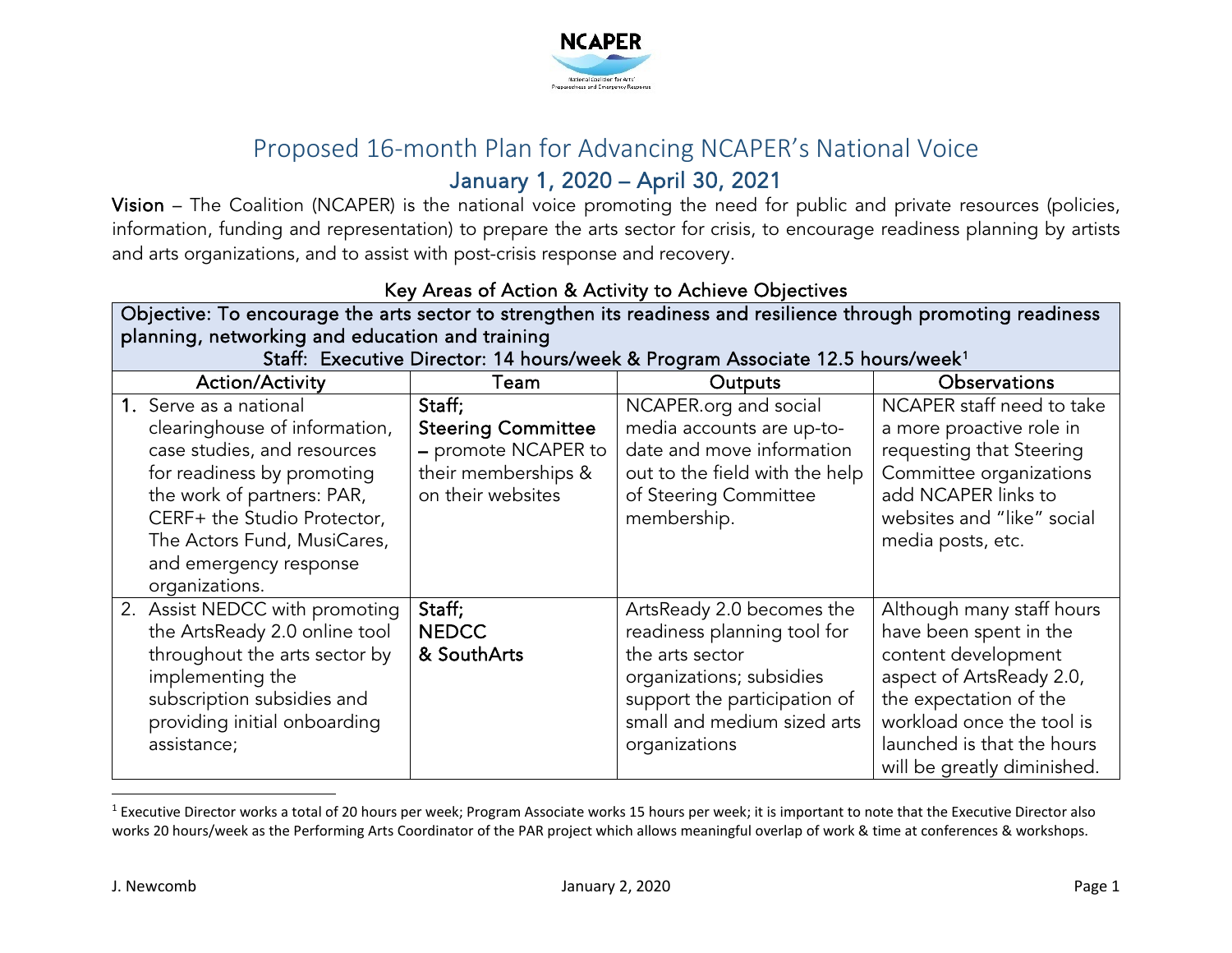| 3. Capture and relate<br>compelling stories and case<br>studies about lessons learned.                                                                                                                                                                                                                                                                                              | Staff;<br><b>Steering Committee:</b><br>submitting stories,<br>observations, etc. | Videos and blogs are<br>created to tell encouraging<br>stories that support<br>readiness planning and<br>positive results from the<br>field.                                                                                 | Gathering stories and<br>developing compelling<br>articles/blogs/videos will<br>need more than staff's<br>input and commitment.                                                                 |
|-------------------------------------------------------------------------------------------------------------------------------------------------------------------------------------------------------------------------------------------------------------------------------------------------------------------------------------------------------------------------------------|-----------------------------------------------------------------------------------|------------------------------------------------------------------------------------------------------------------------------------------------------------------------------------------------------------------------------|-------------------------------------------------------------------------------------------------------------------------------------------------------------------------------------------------|
| 4. Respond to opportunities with<br>national partners to foster<br>more programming, funding,<br>services to support the<br>resilience of artists and<br>arts/cultural organizations;                                                                                                                                                                                               | Member partners:<br>PAR, SMU Data Arts,<br>AFTA, NYFA, CERF+,<br>etc.             | Although not a service<br>provider, NCAPER may<br>advise or help partners in<br>developing policy,<br>programming, funding that<br>fosters the resiliency of the<br>sector.                                                  | NCAPER needs to be<br>nimble in responding, not<br>only to disasters, but to<br>ideas and issues that arise<br>in the field where it can<br>help partners incubate<br>solutions.                |
| 5. Grow the membership of<br>NCAPER to include additional<br>national, state and regional<br>arts service organizations and<br>networks by providing<br>consultation to help them<br>design education and services<br>for their members. Offer<br>speakers for member<br>conferences and more on-line<br>material and concrete service<br>offers, links & resources for<br>members. | Staff;<br><b>Steering Committee</b><br>members                                    | A membership marketing<br>plan will be developed and<br>implemented to encourage<br>more affiliates to join<br>NCAPER; NCAPER will<br>facilitate 3X per year phone<br>calls among members for<br>sharing updates $& Q & A$ . | Membership has not grown<br>significantly. More<br>targeting and steering<br>committee involvement<br>that would create a peer to<br>peer campaign will be<br>needed to improve the<br>numbers. |
| 6. Continue to create and<br>present workshops,<br>conference presentations and<br>training at state, regional and<br>national conferences.                                                                                                                                                                                                                                         | Staff;<br><b>PAR</b>                                                              | At least 6 workshop<br>proposals in partnership<br>with PAR are created and<br>presented nationally.                                                                                                                         |                                                                                                                                                                                                 |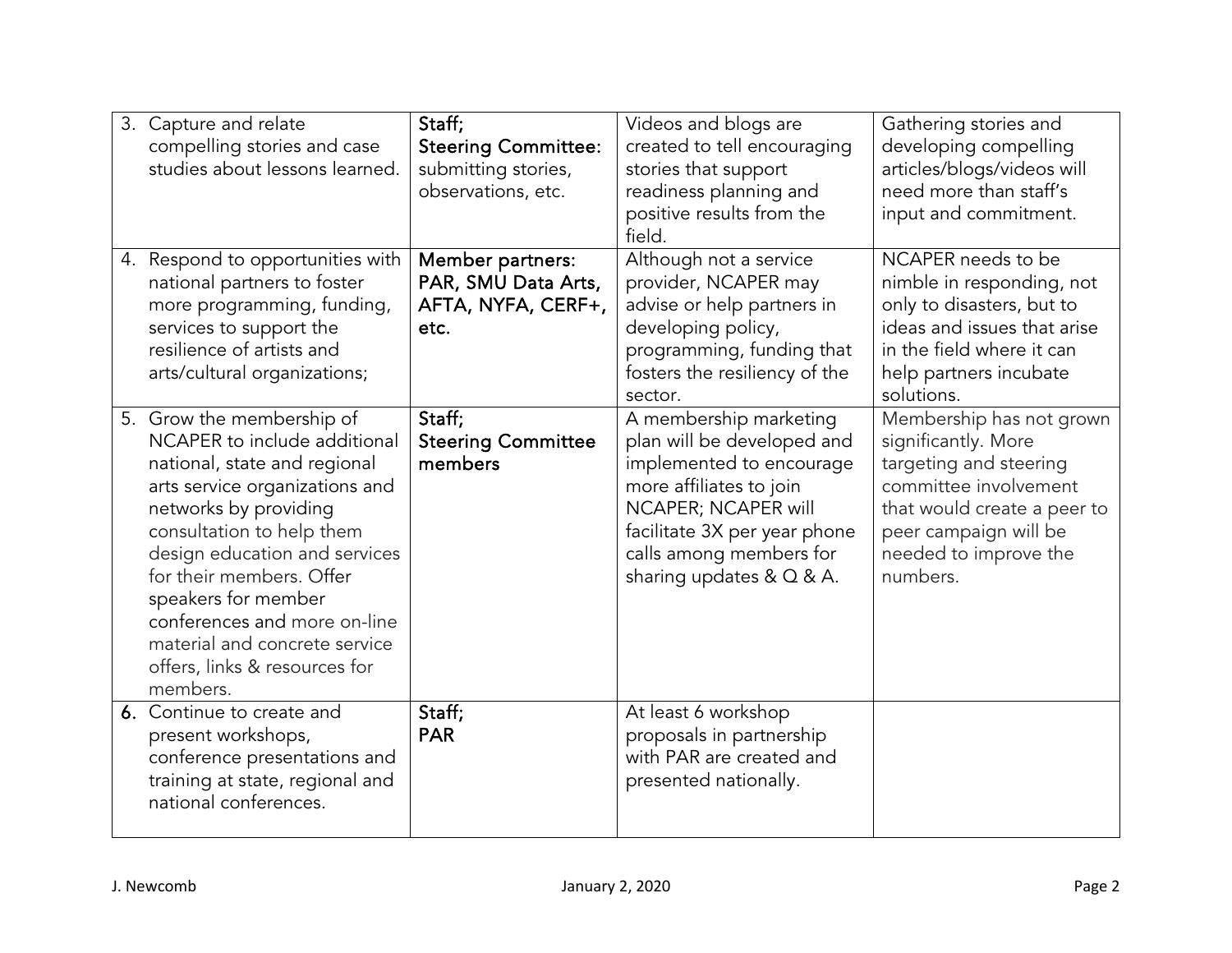| 7. Participate in PAR-funded<br>work with arts management<br>arts administrator education<br>graduate programs at<br>colleges and universities, with<br>the goals of introducing the<br>next generation of arts<br>leaders to the importance of<br>emergency planning and<br>promoting the inclusion of<br>arts' preparedness and<br>emergency<br>planning/response in degree- | Staff;<br><b>PAR</b><br>(AAAE)                 | In concert with the<br>Association of Arts<br><b>Administration Educators</b><br>and selected arts<br>management degree<br>programs, NCAPER will<br>partner with PAR to deliver<br>the message of the<br>importance of being<br>prepared to the next<br>generation of arts leaders. |                                                                                                                                                                                                                                                                                    |
|--------------------------------------------------------------------------------------------------------------------------------------------------------------------------------------------------------------------------------------------------------------------------------------------------------------------------------------------------------------------------------|------------------------------------------------|-------------------------------------------------------------------------------------------------------------------------------------------------------------------------------------------------------------------------------------------------------------------------------------|------------------------------------------------------------------------------------------------------------------------------------------------------------------------------------------------------------------------------------------------------------------------------------|
| granting and certificate<br>curricula.                                                                                                                                                                                                                                                                                                                                         |                                                |                                                                                                                                                                                                                                                                                     |                                                                                                                                                                                                                                                                                    |
| Objective: Promote a coordinated system of communication and information sharing for arts responders<br>before, during and after crises/disasters.<br>Staff: Executive Director: 2.5 hours; Program Associate: 2.5 hours                                                                                                                                                       |                                                |                                                                                                                                                                                                                                                                                     |                                                                                                                                                                                                                                                                                    |
| <b>Action/Activity</b>                                                                                                                                                                                                                                                                                                                                                         | Responsibility                                 | Outputs                                                                                                                                                                                                                                                                             | Observations                                                                                                                                                                                                                                                                       |
| 8. Review and revise current<br>protocols for NCAPER to<br>react and come to the aid of<br>artists and arts organizations<br>immediately following a<br>disaster.                                                                                                                                                                                                              | Staff;<br><b>Steering Committee</b><br>members | Procedures and protocols<br>for responding to the needs<br>of artists and arts<br>organizations will be<br>developed for<br>implementation and<br>facilitation by NCAPER<br>when needed. Information<br>will be standardized and<br>shared as solutions are<br>discovered.          | Our role in organizing post<br>disasters calls is still<br>appreciated and we can do<br>more to increase the value<br>of them by capturing what<br>was learned from the<br>exchanges, following up to<br>learn what the sites found<br>valuable and connections<br>that were made. |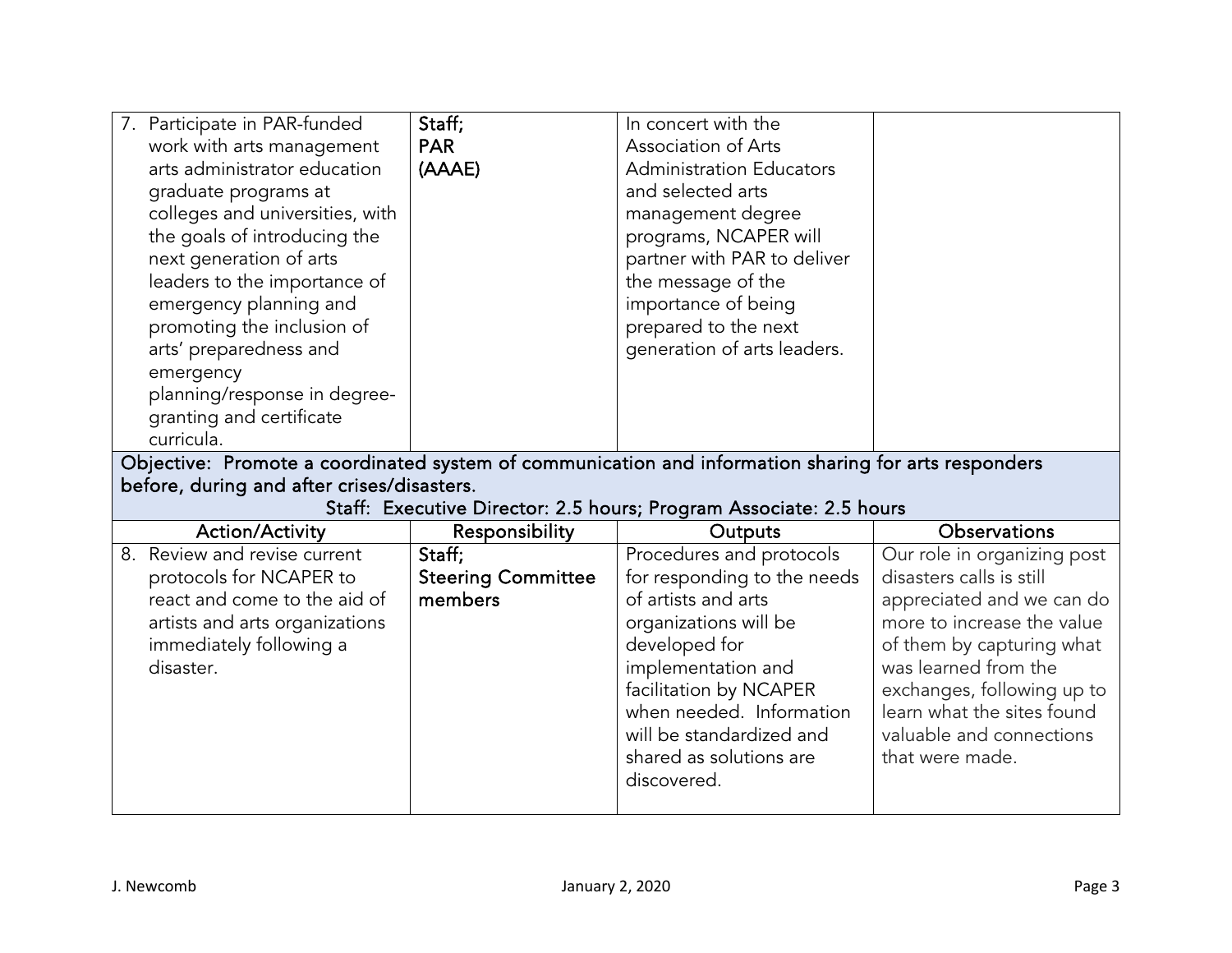| 9. Develop a list of experts who<br>can be recommended to help<br>on assessment, aid, and<br>sustainability during incidents<br>of disaster and crises.                                         | Staff;<br><b>Steering Committee</b><br>members | A list of qualified experts will<br>be compiled and<br>maintained by NCAPER to<br>assist arts communities<br>before, during and following<br>disasters. |                                                                                                                                                                                                                                                                          |
|-------------------------------------------------------------------------------------------------------------------------------------------------------------------------------------------------|------------------------------------------------|---------------------------------------------------------------------------------------------------------------------------------------------------------|--------------------------------------------------------------------------------------------------------------------------------------------------------------------------------------------------------------------------------------------------------------------------|
| Objective: Foster relationships with providers in the emergency services sector and advocate for improved                                                                                       |                                                |                                                                                                                                                         |                                                                                                                                                                                                                                                                          |
| disaster service delivery to artists, arts/cultural organizations and arts businesses.                                                                                                          |                                                | Staff: Executive Director: 2.5 hours/week                                                                                                               |                                                                                                                                                                                                                                                                          |
| <b>Action/Activity</b>                                                                                                                                                                          | Responsibility                                 | Outputs                                                                                                                                                 | Observations                                                                                                                                                                                                                                                             |
| 10. Continue to develop<br>relationships with federal,<br>state, local public and private<br>agencies to foster artist/arts<br>friendly policy                                                  | Staff;<br><b>Steering Committee</b><br>members | NCAPER is a participating<br>member of HENTF;<br><b>NCAPER</b> monitors &<br>influences legislation for<br>including the arts at policy<br>tables.      | While NCAPER influenced<br>NEA's positive decision to<br>add a question to its 2021<br>guidelines regarding<br>readiness planning, we<br>need to find new ways to<br>assist policy makers to<br>understand that most of<br>the arts sector is not<br>protected or ready. |
| 11. Analyze and assess the<br>effectiveness of the Cultural<br>Placekeeping Guide network<br>model to create a<br>comprehensive standard<br>leading toward a national<br>"network of networks". | NASAA, NEA, State<br>Arts Councils, AFTA       | A new edition of CPG will<br>be published to incorporate<br>feedback from the state<br>networks (CA, VT), & PAR<br>grantee networks.                    | We need to build on the<br>California Arts Council<br>initiative to encourage<br>more networks to be<br>created in other states.                                                                                                                                         |